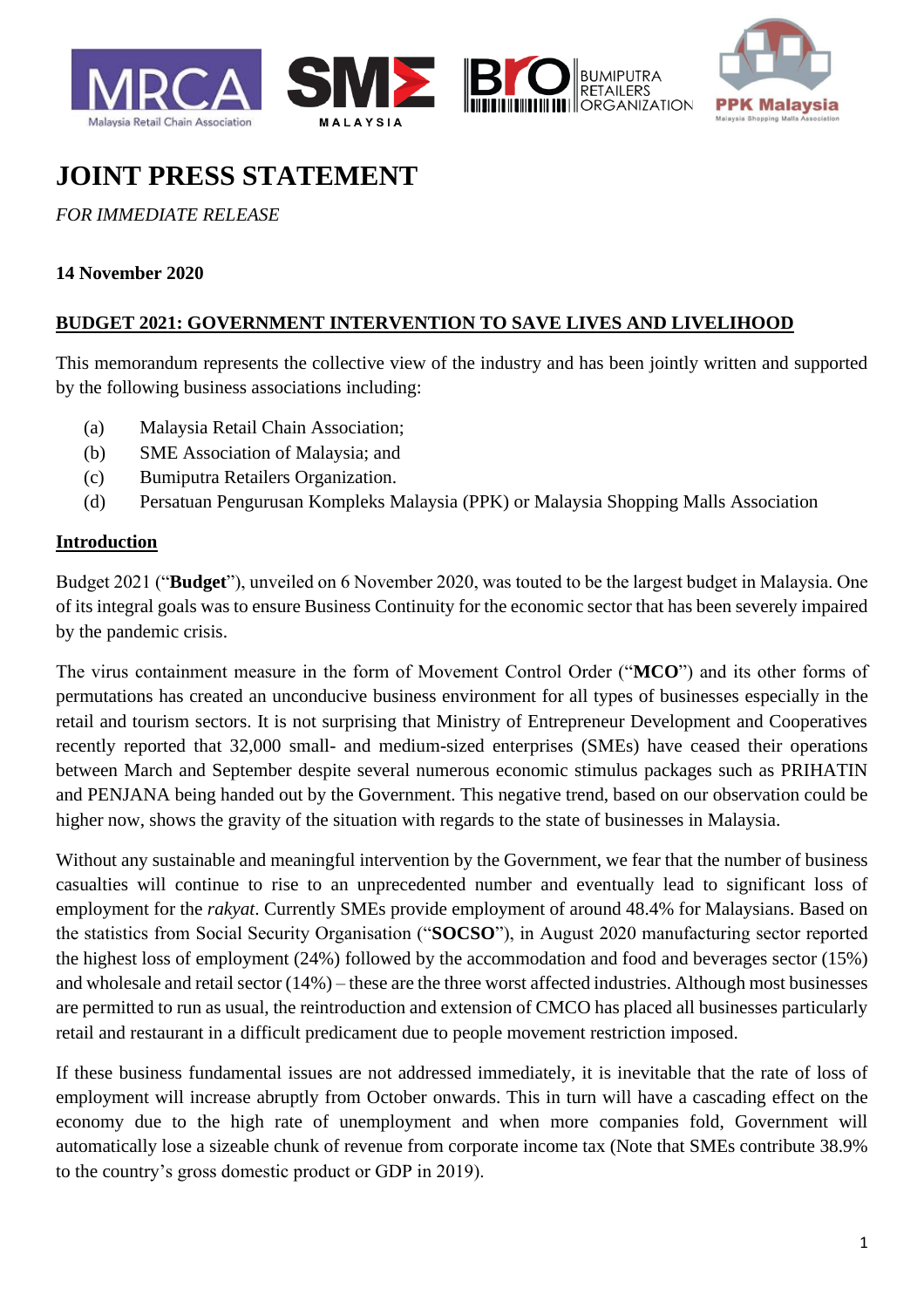

Prior to its announcement, the Budget has been a beacon of hope of many businesses based on the expectation that the feedback from the business community has been taken up and incorporated into the Budget. However, the Budget has not lived up to the expectation for businesses that are hoping for a lifeline to sustain themselves through this unprecedented health and economic crisis. As a context, the current crisis is worse than Asian Financial Crisis in 1998 and Global Financial Crisis in 2008. Hence to prevent an economic catastrophe as a result of annihilation of SME businesses, we humbly urge the Government to take urgent steps to revise the Budget accordingly.

Collectively, the following are the proposals from the industry to address the shortcomings of the Budget in response to the immediate challenges posed by the pandemic crisis in relation to protecting live and livelihood.

*(a) Tenant Relief Assistance through Financial Assistance to Shopping Mall Owners and Landlords*

Shopping mall owners and landlords have incurred huge losses during the first MCO due to rent reduction and rebate to assist retail businesses that have been affected by the business closure. It would be financially difficult for them to continue providing rent subsidy throughout the Conditional MCO ("**CMCO**") as this will eventually lead to cash flow issues for their business.

Shopping mall owners and landlords are reluctant to provide further rent relief without any incentive from the Government. Therefore, we wish to appeal to the Government to grant shopping mall owners and landlords conditional financial reliefs in which such savings can then be used to assist retail businesses in their respective premises, as follows:

- i. Waiver or reduction of land assessment tax and utilities payment including water, electrical and telecommunication. To immediately activate such indirect rent relief scheme, we propose for extension of the electricity discount to December 2021 with retrospective effect from October 2020 (which was introduced under PRIHATIN economic stimulus package to selected economic sectors that has expired in September 2020);
- ii. Direct financial assistance to SME tenants to cover the rental cost for at least 2 months during CMCO and another 2 more months during the recovery period;
- iii. To encourage more tenant assistance, landlords are granted tax rebate for any form of financial and non-financial assistance including rent rebate or rent reduction provided to their tenants. Given that every tenant requires a different intervention approach, we believe that the conditions stipulated under PRIHATIN ie SME tenants and minimum 30% rent reduction, are not responsive to this dire situation and should be removed moving forward.

#### *(b) Waiver of Statutory Payment for Businesses*

To survive this crisis, it is critical for businesses to conserve cash flow. While most businesses have implemented cost reduction exercise across the board, statutory payment is one of the biggest expenditures for businesses that remains unchanged. So that companies can continue to stay afloat,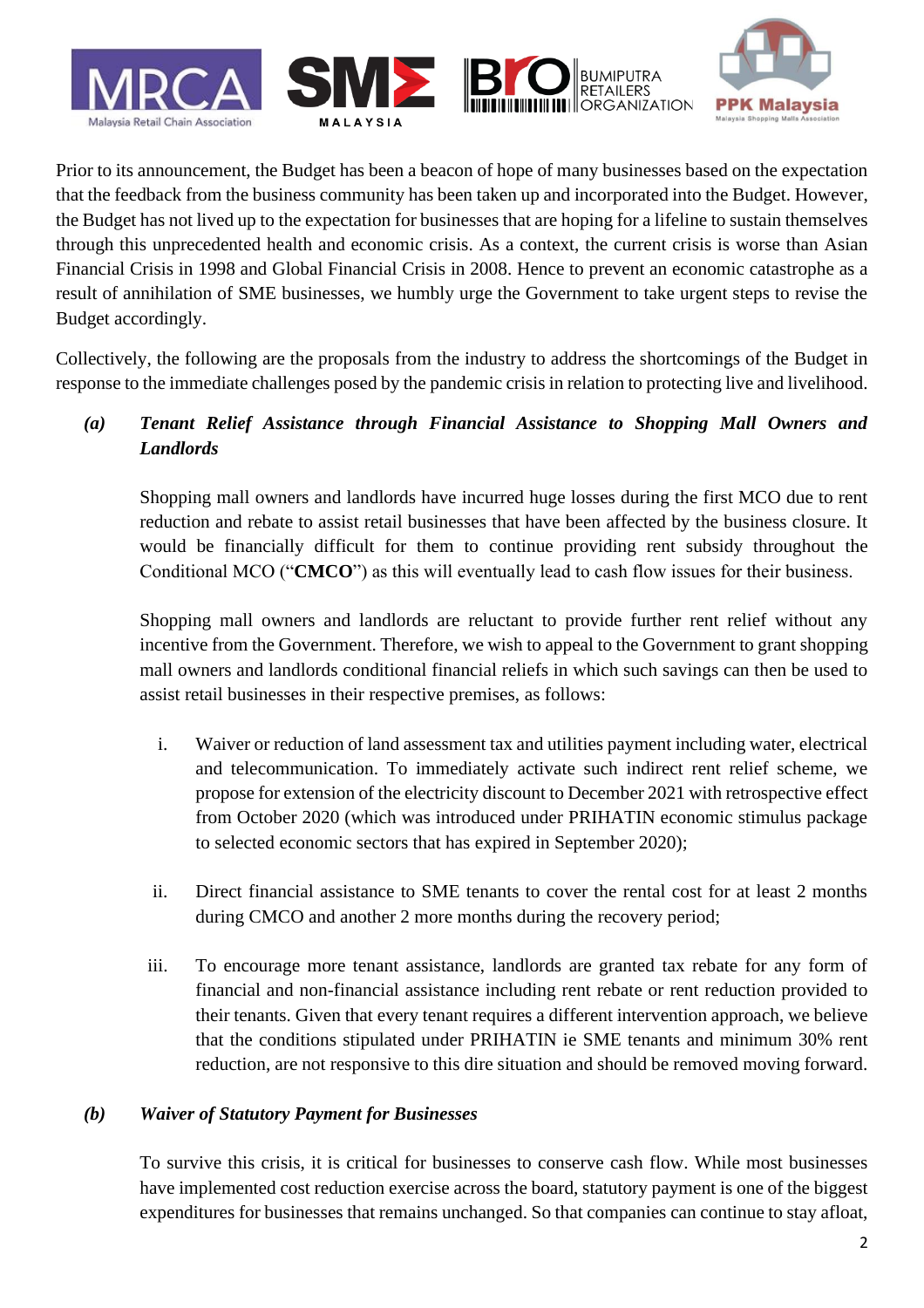







we wish to propose to the Government to consider waiving all these statutory payment obligations until 31 Dec 2021 or for 1 year after the lifting of the MCO, whichever is later. We also proposed that this waiver should include the collection of music copyright royalty fees until the unresolved dispute between various collection bodies following the dissolution of Music Rights Malaysia Berhad reaches a settlement.

## *(c) Targeted Tax Incentive for Retail and Tourism Spending*

To encourage domestic spending, we believe that the Government can incentivize Malaysians to support local businesses. We acknowledge the Government's move to support online retail spending through Shop Malaysia Online initiative with a RM150 million allocation in the Budget. However there seems to no incentive for physical retail shopping or tourism purposes.

We urge the Government to consider granting individual tax relief in support of domestic shopping or tourism as follows:

- i. Individual tax exemption for a sum of RM1,000 monthly (or RM10,000 from May Dec 2020) for shopping of goods and services, to be substantiated by relevant receipts
- ii. Individual tax exemption for a sum of RM5,000 to be substantiated by relevant receipts.

Both measures effective immediately for Tax Assessment Year 2020 – 2021. By encouraging domestic tourism, the local business ecosystem stands to benefit through the cascading effect which will indirectly support the recovery for the tourism industry.

# *(d) Protecting Businesses through The Temporary Measures for Reducing the Impact of Coronavirus Disease 2019 (Covid-19) Act 2020 ("COVID-19 Act")*

The COVID-19 Act, gazetted on 23 October 2020, was intended to assist businesses that have been affected by the measures taken by the Government to curb the spread of COVID-19 virus. Unfortunately, COVID-19 Act does not provide adequate protection to businesses due to the limitations set out in its provisions. For example, tenants are only protected from warrant of distress for arrears from 18 March 2020 to 31 August 2020 (Section 30). This means that landlords are allowed to recover rent via the same instrument from 1 September 2020 onwards tenants although businesses have been severely impacted by CMCO.

As a comparison, COVID-19 Act can be benchmarked against the equivalent law introduced in Singapore ie. The COVID-19 (Temporary Measures) Act. Briefly, the Singaporean government recognises the need to take targeted steps to intervene in order to assist SMEs. (https://www.mlaw.gov.sg/news/press-releases/new-rental-relief-framework-for-smes).

That said, we urge the Minister of Law to revise the COVID-19 Act in tandem with the current dire business conditions so that business owners who are affected by CMCO can actually rely on these provisions to save their business.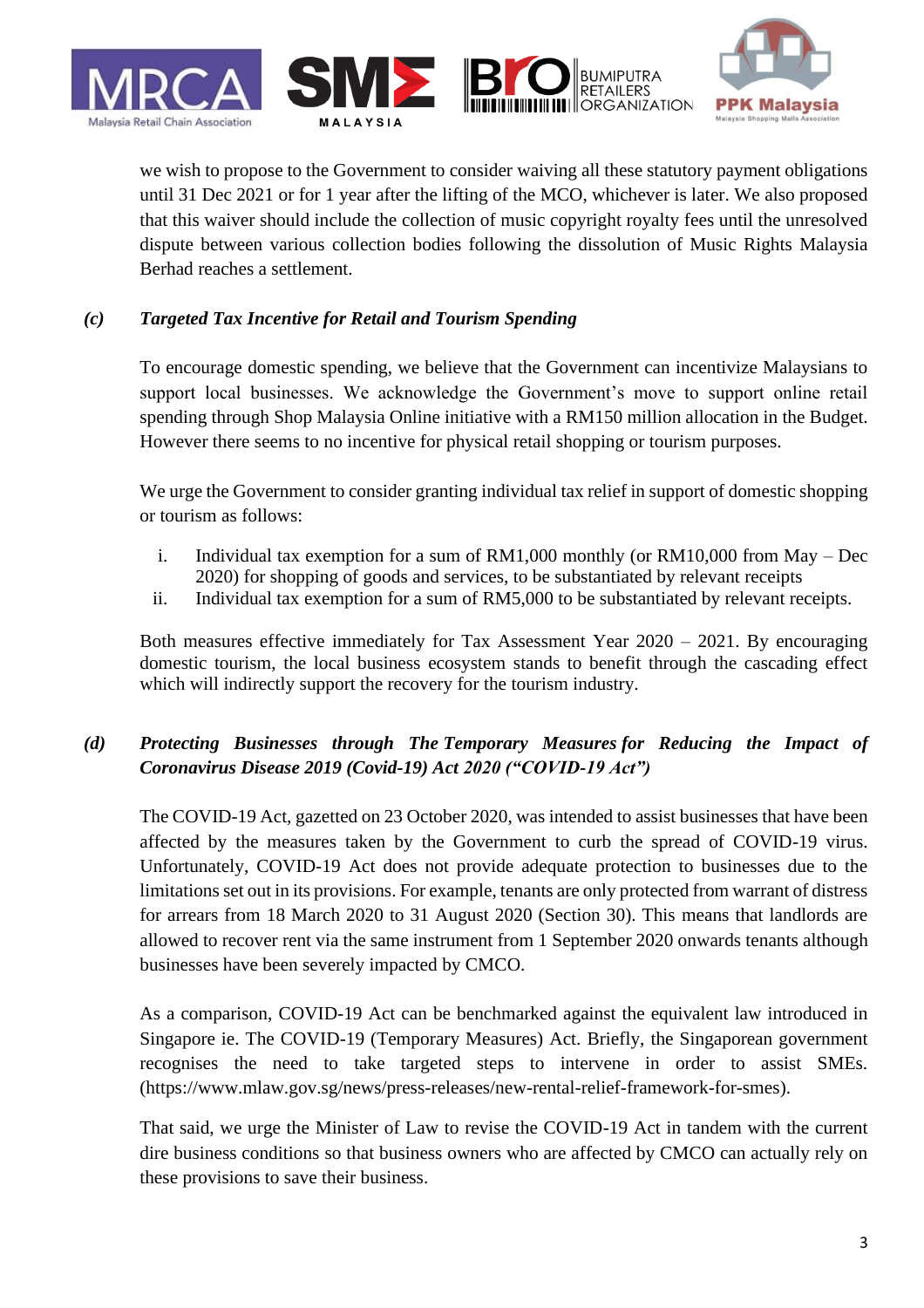



# *(e) Extension of Wage Subsidy Programme ("WSP")*

Introduced under PRIHATIN economic stimulus package, WSP has been successful in allowing many businesses to retain their workforce during the pandemic crisis. Although we are grateful that WSP will be continued for another 3 months, it is highly unlikely that most businesses will have recovered by March 2021 based on the current economic climate.

We wish to appeal to the Government to extend the WSP up to 6 months for a grant of RM1,000 per employee who earns less than RM 4,000 a month. It should be extended to all business establishments including all SMEs so as to gain a firmer footing during the business recovery period. As mentioned above, in the absence of such assistance, majority of businesses will exercise cost reduction by reducing their workforce.

#### *(f) Tax Relief for Safety and Hygiene Expenditures*

In compliance with the COVID-19 SOP, the operating costs has increased at least 10-20% due to the purchase of equipment including consumables and non-consumables and high frequency of sanitisation of premises. Therefore, we wish to seek tax relief for these expenditures incurred by businesses during this pandemic crisis.

#### *(g) Extension of Bank Loan Moratorium*

With unemployment at a record high and sluggish economic growth, we believe that it is important for the local economy to continue having some liquidity in the market especially for the *rakyat* and businesses. Because cashflow is the lifeline of any business, we propose for a blanket extension of the bank loan moratorium until June 2021.

#### *(h) 'Travel Bubble' Programme to restart Tourism Industry*

Malaysia relies heavily on tourism industry which contributes RM84.16 billion to the Malaysian economy in 2019. Prolonged closure of international border is detrimental to the recovery of the tourism industry and other industry that relies on it. We strongly believe that the it is imperative for the Government to embark on a 'travel bubble' programme with selected neighbouring countries to reignite the tourism industry. That said, allocations towards achieving this goal should be made in the Budget. To minimise the risk of imported COVID19 transmission, strict criteria including rigorous testing for tourists can be put in place prior their arrival into the country.

#### *(i) COVID-19 SOP Compliance Certification for Retail and Restaurant Premises*

Businesses have an obligation to ensure that the retail or restaurant premises are safe for customers during this crisis. Although majority of businesses strictly adhere to COVID-19 SOP, there are